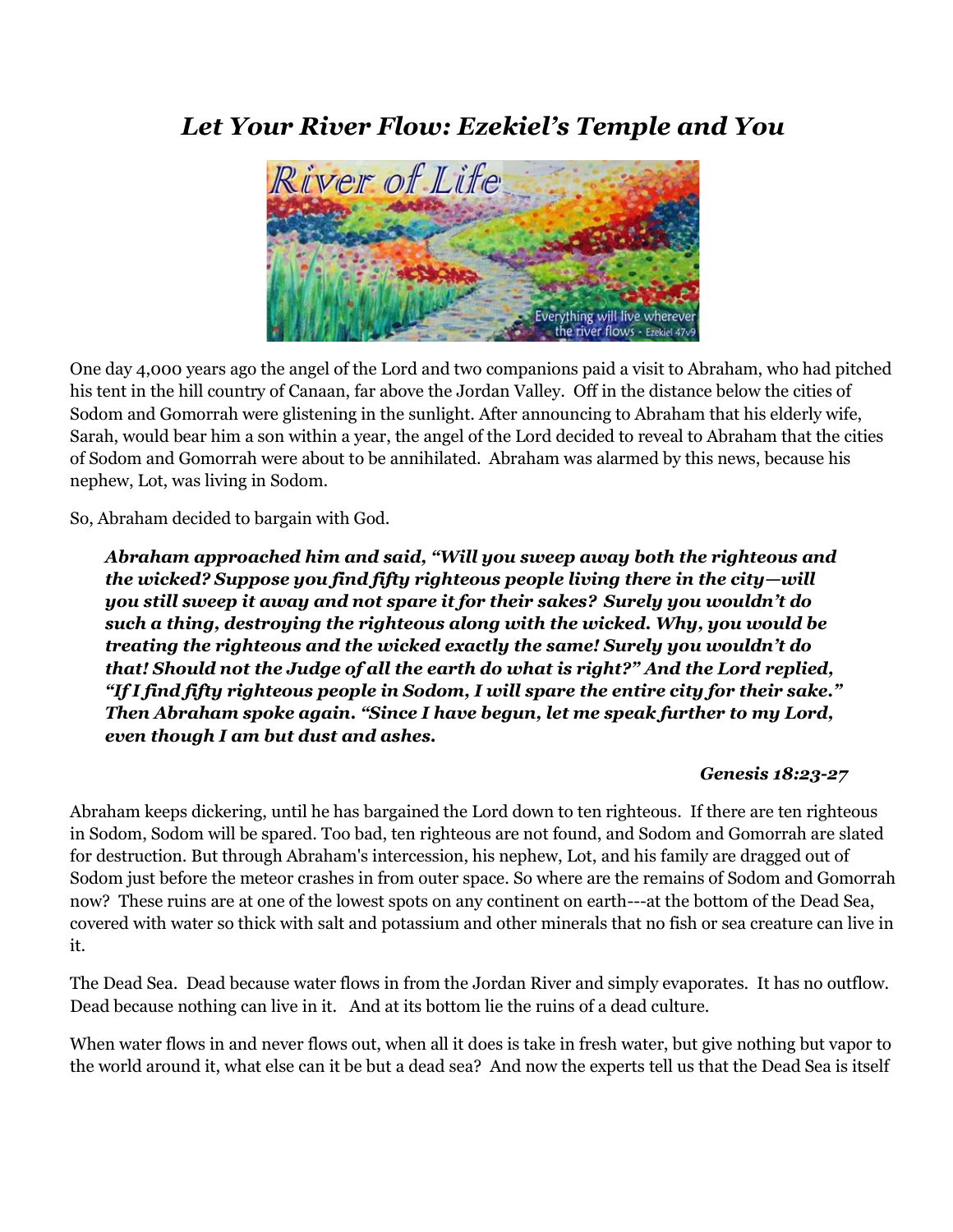drying up. In a few decades it won't be a sea at all, just a salty, barren crater covering the remains of a culture that, long ago, fell under the judgment of God.

So what happens to me, when I keep drinking in the living water of God, but never give it out?

When I keep feeding on the Living Bread, but never give it out?

When I keep receiving God's mercy with praise and thanksgiving, only to let it dry up inside me,

as I cling to my grudges and continue my subtle retaliations against those who have aroused my ire.

#### **I become a Dead Sea.**

What happens to a church, where the word is alive, the Spirit is moving, people are receiving blessings from the Lord, but there's no outflow?

### **Holy inflow, but no outflow**.

Church is over and we walk out the door leaving the name, love and mercy of Jesus behind us as we melt into the culture, living lives indistinguishable from the lives of those who have no faith.

### **We become a Dead Sea.**

Now let's turn our thoughts away from the ruins of Sodom at the bottom of the Dead Sea to another city in ruins not many miles away. We're looking at Jerusalem many centuries later. Jerusalem lies in ruins. The Chaldean armies swept into Jerusalem in the year 586 B.C., sacked and burned the city, dragging off hundreds of captives to Babylon. Now, nearly seventy years later, Jerusalem is nothing but ruins. The ancient wall is piles of rubble. The magnificent temple of Solomon is only charred wood and heaps of stone.

Far off in Babylon a Jewish prophet named Ezekiel has a vision. In his vision Ezekiel sees Jerusalem restored. He sees the temple rebuilt, more glorious than ever. But here's the most important part of his vision:

Ezekiel sees the Dead Sea Allegory in reverse. Instead of fresh water flowing into the Dead Sea and stagnating…

Ezekiel sees a tiny stream flowing from the temple, growing into a River of Healing and Life.

#### *Then (the angel) brought me back to the door of the temple; and behold, water was issuing from below the threshold of the temple toward the east….and the water was flowing down from below the south end of the threshold of the temple, south of the altar.*

## *Ezekiel 47*

It begins as a trickle, flowing beneath the door of the temple. The stream flows south of the great outdoor altar, across the courtyard toward the East Gate. As this trickle flows out the East Gate it begins to deepen to ankle depth, then to waist depth, until it becomes a mighty river that heals everything it touches. Ezekiel saw this, when Jerusalem and the Temple were still in ruins. But it happened. Jerusalem was rebuilt. The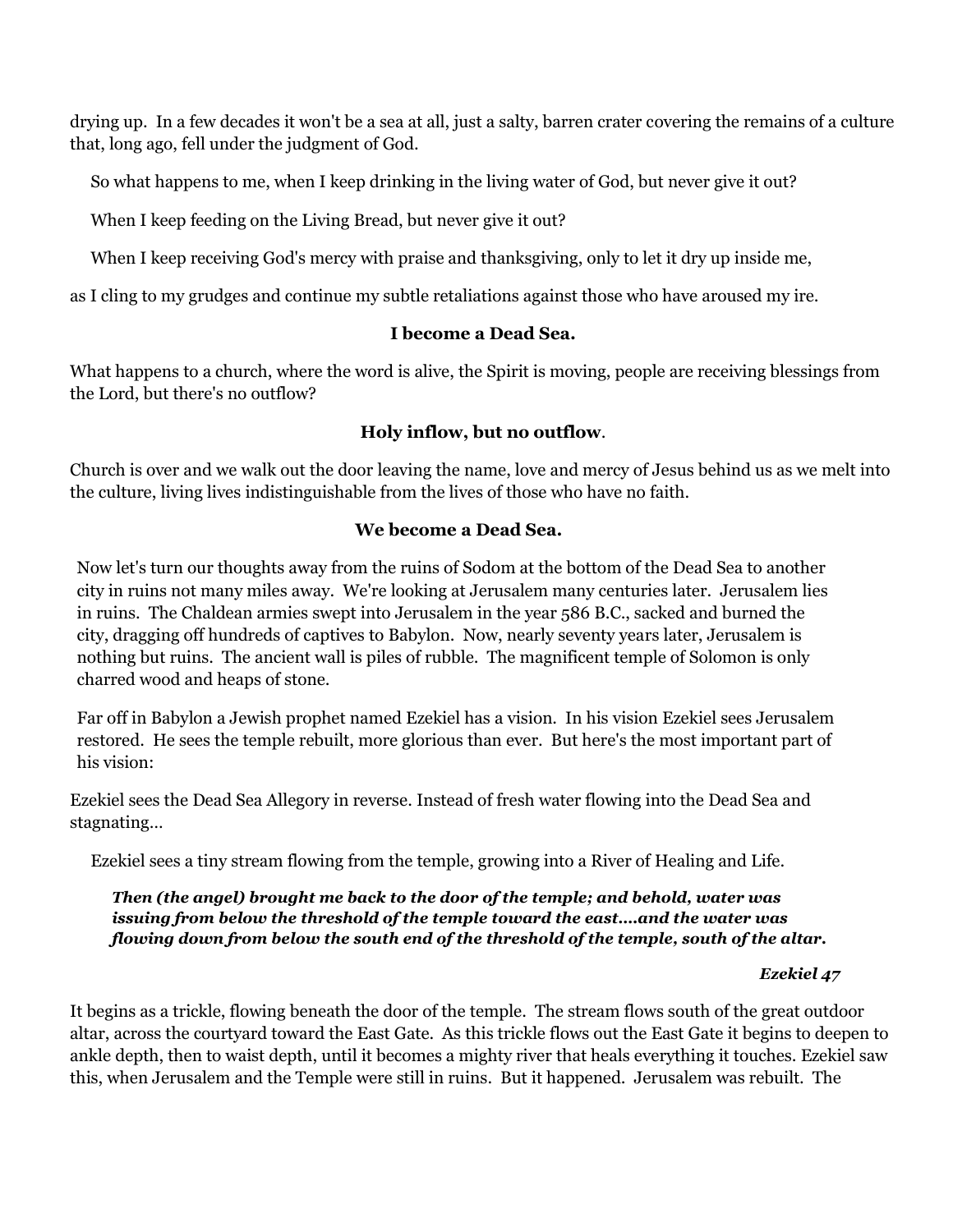Temple was restored. And that river of life began to flow when the "Ultimate Temple" was rebuilt----when Jesus rose from the dead.

## *"Destroy this temple and in three days I will raise it up."*

It began as a trickle, when a handful of nobodies were baptized in his Spirit after the resurrection. They received life---they gave life. They received mercy---they gave mercy. They received love---they gave love. The Word spoke to them…and soon the Word was speaking **through** them.

This life from God passed from one person to the next, each passing it on to others, until this river of human souls, anointed by the Spirit of the Lord, began to flow in all directions. West, across the Roman Empire as far as the British Isles. East as far as India. All within four decades! Without the help of armies, or money, or political clout.

Just person-to-person, life-to-life.

*This river changed the course of history.*

We are looking at two rivers:

### **The River Jordan,**

flowing into the Dead Sea, covering the ruins of a dead city.

### **Ezekiel's river,**

which begins as a trickle in his vision, takes on flesh in the body of a dying man, becomes a stream of life as this man breathes the Spirit of God into a handful of followers.

One begins as fresh water and ends as a stagnant sea.

The other begins as a trickle and becomes a River of Life that never ends.

Why are these two rivers so prominent in scripture? We see the River Jordan throughout the Bible. Ezekiel's river shows up in the Garden of Eden and reappears in the last chapter of Revelation, flowing through all redemptive history.

## *There is a River, the streams whereof shall make glad the City of God. (Psalm 46)*

These two rivers are prominent in scripture because every person who ever hears the word of God becomes part of one or the other.

If the life which the Word creates in you never flows out of you, if it keeps coming in, but never flows out as mercy, *("Thank you, Lord for saving my soul! But who does this man think he is, belittling me like that! I'll take care of him!)* never flows out as forbearance and love---you become a Sodom. But if the life which the Word creates in you finds an outlet, even if it's just a tiny trickle, you have become Ezekiel's Temple.

*On the last day of the feast, the great day, Jesus stood up and proclaimed, "If any one thirst, let him come to me and drink. He who believes in me, as the scripture has said, 'Out of his heart shall flow rivers of living water.'" John 7*